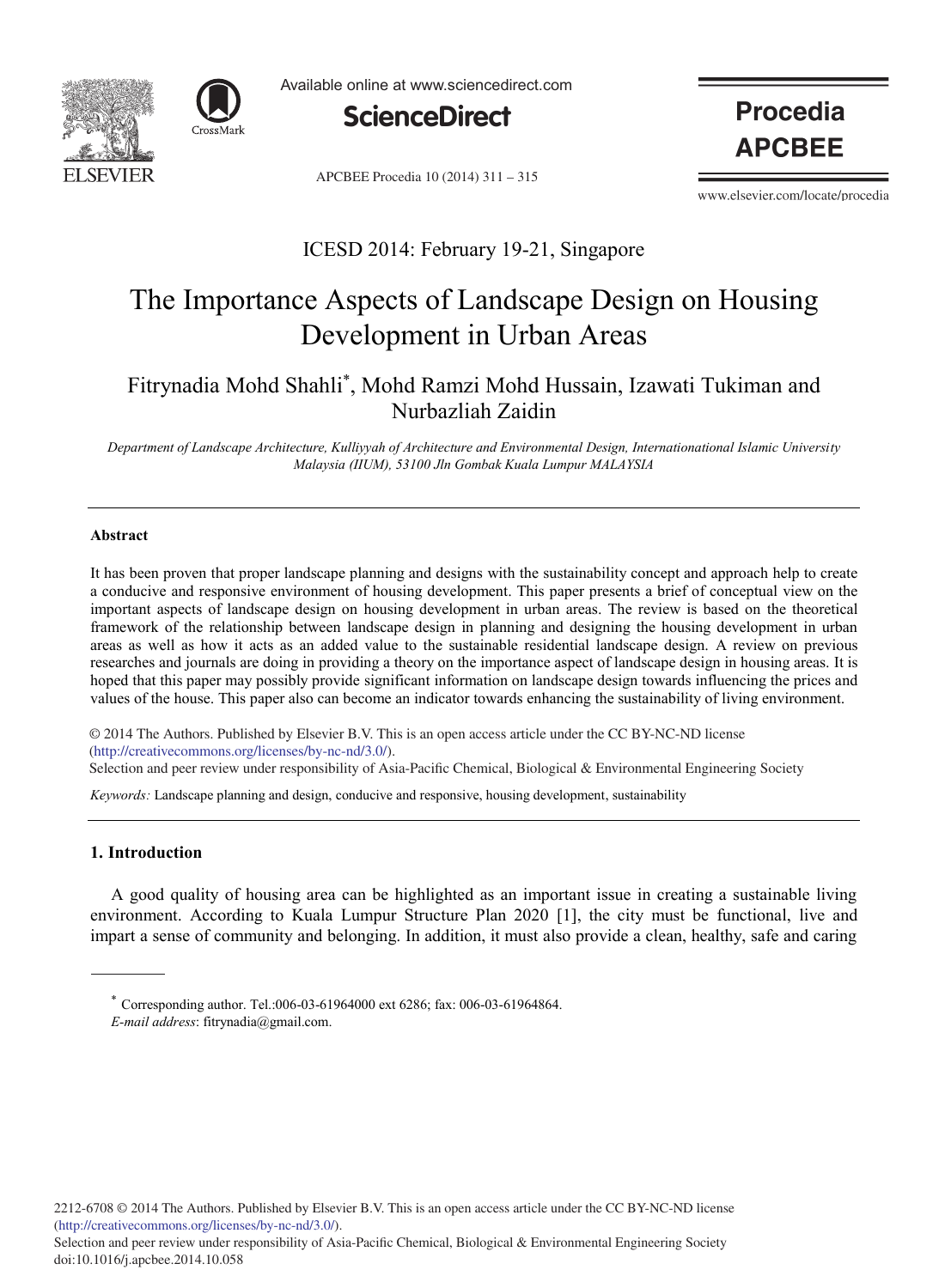environment that caters to the needs of all. Innovative designs, provision of the latest conveniences and facilities, variety of choice, quality of finish and attractiveness of the layout, shall become a priority concern especially in landscape design. Therefore, the concern about the importance landscape design in supporting a quality of life is needed especially in the context of housing development. Meanwhile, the little attention has been given to landscape design in prospect of buyers. Thus, based on the issues highlighted, the effectiveness of landscape design which can help in increasing house prices and values need to be studied in order to attain the sustainable housing development.

This conceptual-review paper will focus on the importance of landscape design in influencing housing development. The review will develop a theoretical understanding of landscape in housing areas with a compatible used by its elements and characters that can give positive impact toward prices and values of the house.

Since landscape design becomes a new branding for housing development nowadays, this review will deliver a conceptual understanding in promoting landscape design in sustaining living environment in the country. It is also important in order to achieve the National Landscape Policy [2] action plans which are to require at least 30% of urban development areas as green areas as well as to reach the vision of National Landscape Policy to transform Malaysia into The Beautiful Garden Nation by Year 2020Landscape Design for Housing Areas.

#### **2. Landscape Design for Housing Areas**

Landscape is an essential part of the environment. Landscape, which includes topography, vegetation and associated plants and soil, water bodies, and their spatial configuration, is one of the most visual needs of people [3]. They add that human-nature interactions lead human beings to have contrasting preference on the surrounding landscape and environment because a pleasing landscape can bring mental and physical benefits to people. The understanding and preference by people on their surrounding landscape provide a challenge for policy-making and implementation in housing property. According to Williams and Tilt [4], landscape design is the art of developing property for its greatest use and enjoyment. Thus, an effective landscape design can become integral part of a good community environment.

This view is also supported by VanDerZanden and Rodie [5] who state that landscape design blends arts with environmental, physical and biological of science which mainly focus on outdoor space. They also further explain that well-defined landscape space can enhance the quality of living areas which meet people's preferences. Besides that, according to VanDerZanden and Rodie [5], landscape design is not only limited to plant material only. It also focuses on the hardscape that complement the plants in order to create a successful design. A well-defined landscape space can create a quality of an environment and provide a conducive living space in residential. This landscape design might be able to become a factor influencing the price and value of the property. In relating to landscape design and housing properties, Smith et al., [6] suggests that housing is an activity that is deeply connected to a sustainable environment. The connections are as follows:

- Housing is a basic human need and its quality; price and availability are crucially important to a quality of life.
- The location, planning, layout and landscape design of the house make an important contribution to the community spirit.
- The siting of the houses and the materials from which they are made, and the uses their occupants make of such resources as energy and water, all have major environmental implications*.*

Thus, housing can be seen as the central element which can link together economic development, the environment and social welfare in achieving a sustainable environment and society (Fig. 1). According to Gause et al., [7], landscape design can be used as a tool to make a community more sustainable and contribute